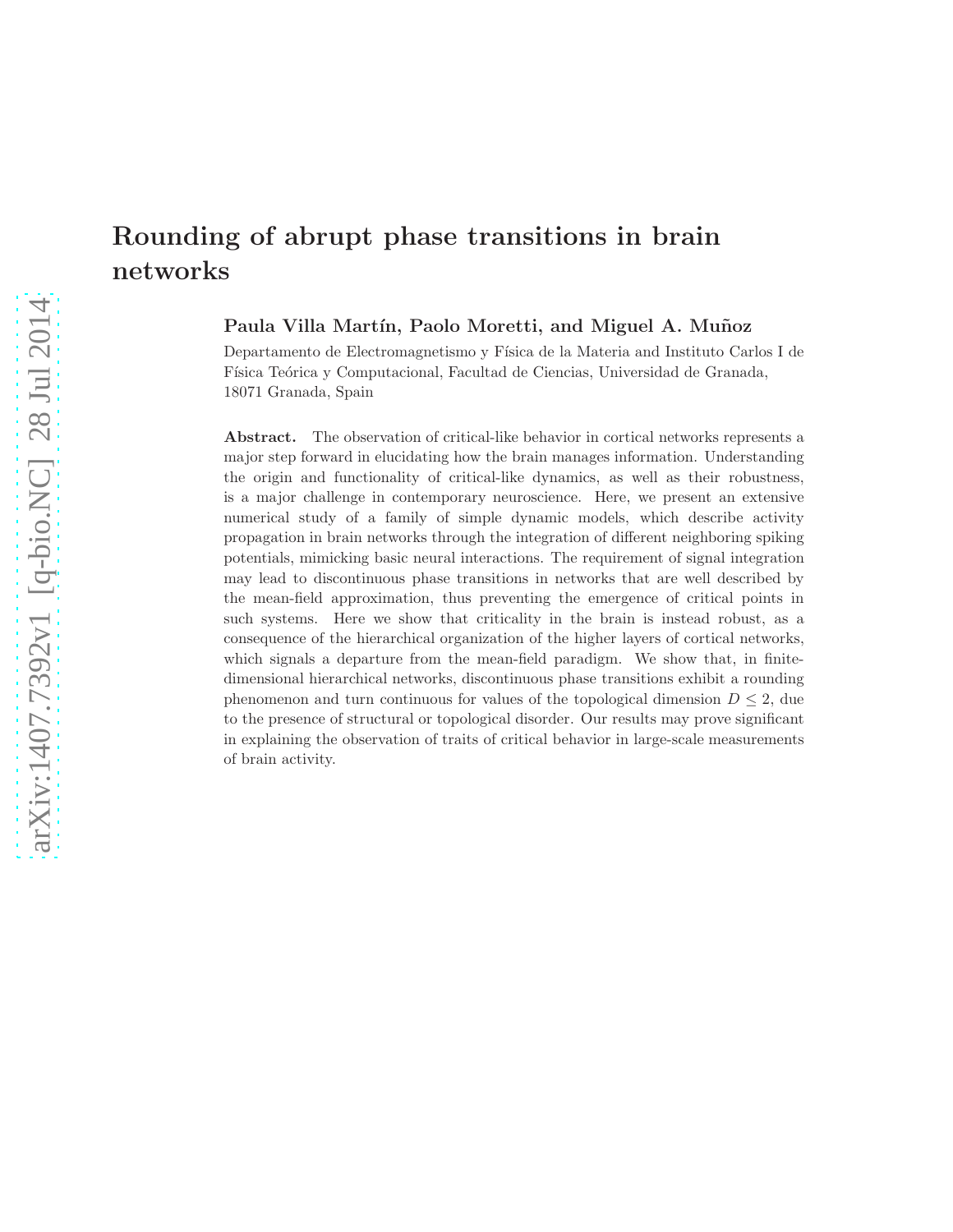# 1. Introduction

Experimental evidence of critical or quasi-critical behavior in brain networks was gathered over the past decade  $\begin{bmatrix} 1, & 2, & 3, & 4, & 5, & 6, & 7 \end{bmatrix}$  $\begin{bmatrix} 1, & 2, & 3, & 4, & 5, & 6, & 7 \end{bmatrix}$  $\begin{bmatrix} 1, & 2, & 3, & 4, & 5, & 6, & 7 \end{bmatrix}$  $\begin{bmatrix} 1, & 2, & 3, & 4, & 5, & 6, & 7 \end{bmatrix}$  $\begin{bmatrix} 1, & 2, & 3, & 4, & 5, & 6, & 7 \end{bmatrix}$  $\begin{bmatrix} 1, & 2, & 3, & 4, & 5, & 6, & 7 \end{bmatrix}$  $\begin{bmatrix} 1, & 2, & 3, & 4, & 5, & 6, & 7 \end{bmatrix}$  $\begin{bmatrix} 1, & 2, & 3, & 4, & 5, & 6, & 7 \end{bmatrix}$  $\begin{bmatrix} 1, & 2, & 3, & 4, & 5, & 6, & 7 \end{bmatrix}$  $\begin{bmatrix} 1, & 2, & 3, & 4, & 5, & 6, & 7 \end{bmatrix}$  $\begin{bmatrix} 1, & 2, & 3, & 4, & 5, & 6, & 7 \end{bmatrix}$ . The discovery of scale-invariant avalanches of neural activity led to the conjecture that the brain might operate close to a critical point [\[1,](#page-8-0) [2\]](#page-8-1). It was argued that critical behavior might bear functional advantages; for instance, the divergence at criticality of quantities such as susceptibilities and correlation lengths could entail the ability of brain networks to coordinate systemwide activities and efficiently respond to a broad range of stimuli. A vast number of studies have since flowered, focusing on the numerical simulation of simple dynamical models that could recover phenomenologically the hallmarks of criticality observed in experiments [\[8,](#page-8-7) [9,](#page-8-8) [10,](#page-8-9) [11,](#page-8-10) [12\]](#page-8-11). In particular, it was noted that effective highly-simplified models of activity propagation –such as the contact process and the quiescent-excitedrefractory-quiescent model– could provide valuable information on large-scale brain properties [\[13\]](#page-8-12). In these ideal models, an active "unit" or node –be it a neuron at a microscopic scale or a coarse-grained active region at a larger mesoscopic scale– can propagate its activity to neighboring units and/or become deactivated. Such simple dynamics –where activity propagation involves a single active node– lead generically to continuous phase transitions, with a critical point separating an active from a quiescent phase [\[14,](#page-8-13) [15,](#page-8-14) [16,](#page-8-15) [17\]](#page-8-16). Moreover, relatively simple modifications of these models implementing standard mechanisms of self-organized criticality lead to robust critical or quasi-critical behavior without the need of parameter fine tuning [\[18,](#page-8-17) [19,](#page-8-18) [20\]](#page-8-19).

However, a closer look at real neural dynamics suggests that neural activity propagation may follow more complicated rules. In particular, individual neurons usually require to integrate up to hundreds of post-synaptic potentials before spiking themselves, as typically captured by integrate-and-fire models [\[21,](#page-8-20) [22,](#page-8-21) [23\]](#page-8-22). At mesoscopic scales, such requirement may be less stringent; however it is reasonable to consider that a few neighboring active units might be required to generate further activity: i.e. the dynamics follow a schematic rule of the type:  $nA \rightarrow (n+m)A$ , with  $n > 1$  and m of the order of a few units, where each A stands for an active location or site [\[14,](#page-8-13) [15,](#page-8-14) [16,](#page-8-15) [17\]](#page-8-16).

Such types of  $(n, m)$ -processes are well known in reaction-diffusion systems [\[14,](#page-8-13) [15,](#page-8-14) [16,](#page-8-15) [17\]](#page-8-16), and they are often used in the modeling of neural dynamics. In particular, it is known that they lead to broad phases of sustained activity [\[8\]](#page-8-7) and enhanced dynamic ranges [\[24,](#page-8-23) [25\]](#page-8-24). However, these processes are also well-known to lead to pattern formation (Turing patterns) and to discontinuous phase transitions between active and quiescent phases, with associated phase coexistence [\[26\]](#page-9-0) and lacking critical points, in seeming contradiction with the observation of scale-invariant behavior in brain dynamics. In other words, the requirement of more than one source of activity to generate further activity leads to discontinuous phase transitions, separating two highly different active and quiescent phases, with no sign of criticality nor scale-invariance in between [\[14,](#page-8-13) [15,](#page-8-14) [16,](#page-8-15) [17\]](#page-8-16).

Our goal here is to reconcile the need for signal integration at the neuron scale,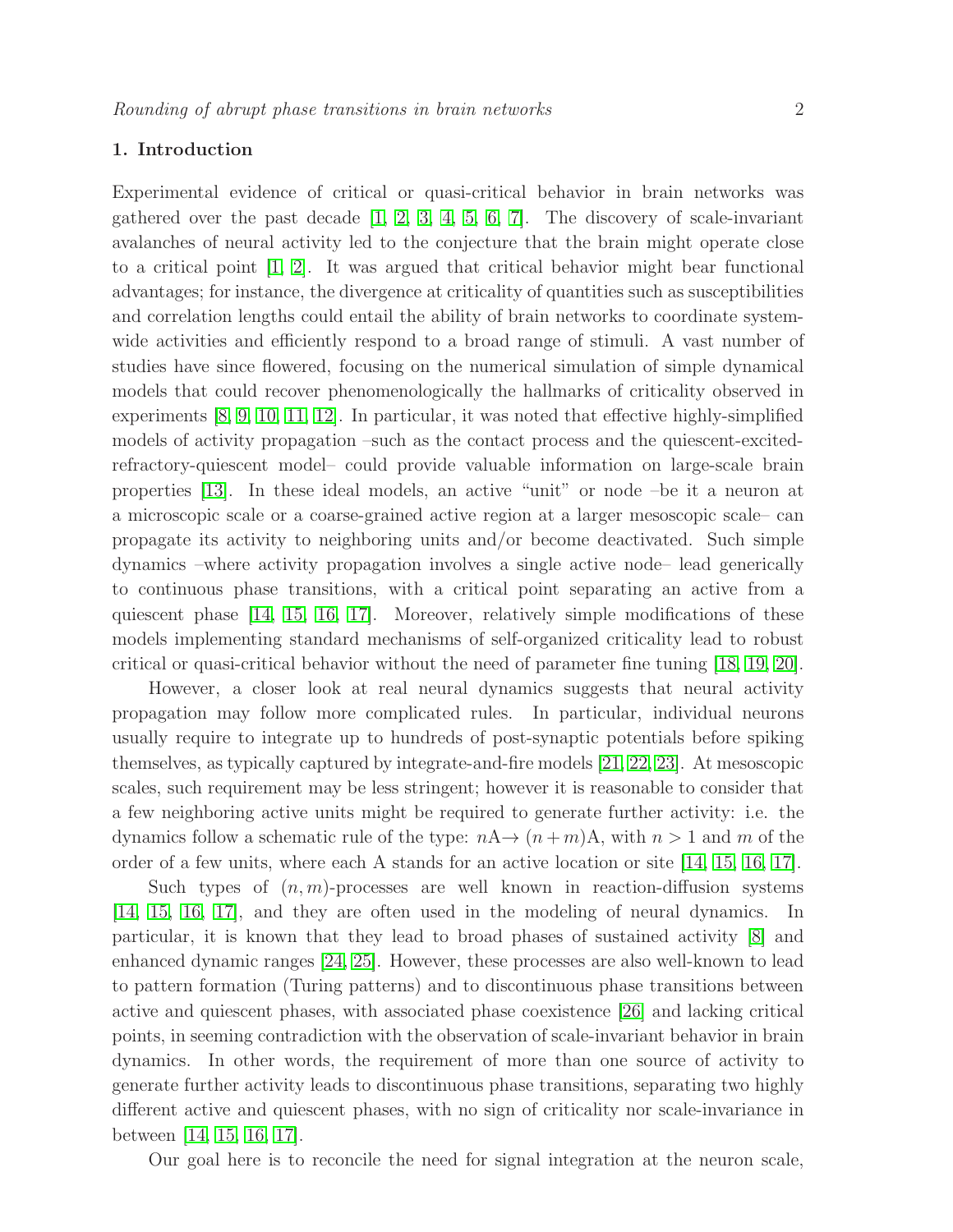supposedly leading to discontinuous transitions, with the empirical observation of critical-like features, characteristic of continuous phase transitions. As we hope to convincingly argue, the key to this puzzling ambiguity lies in the topology of the underlying network of neural connections, which we will prove responsible for the generic rounding of discontinuous transitions. In a nutshell, and in analogy with what happens in problems of thermodynamic equilibrium at low dimensions, the existence of some form of structural disorder implies that potentially discontinuous transitions are rounded-off, thus making the system critical.

## 2. The underlying network of neural connections

In spite of the huge complexity that would be required to represent the detailed structure of the brain down to the single-neuron level, an effective coarse-grained description of neural contact patterns can be provided by a network –the connectome– whose nodes represent groups of neurons, such as cortical columns, and whose links represent the groups of fibers connecting them [\[9\]](#page-8-8).

Studies employing different neuroimaging techniques have revealed that the Human Connectome, the current mapping of human brain connections, is organized in a hierarchical and modular fashion, in which local regions are clustered into large-scale moduli, which in turn form higher level structures and so on [\[27,](#page-9-1) [28,](#page-9-2) [29,](#page-9-3) [30,](#page-9-4) [31,](#page-9-5) [32\]](#page-9-6). The resulting hierarchical modular network (HMN) can be visualized as built-up from moduli of large internal neural connectivity, enclosed into higher-level sparser moduli, in a nested hierarchical fashion.

HMNs have been recently found to play a crucial role in neural dynamics. In particular, simple models of activity propagation were recently found to display Griffiths phases when running on top of HMNs [\[33\]](#page-9-7), corroborating the experimental observation of extended critical regions in the human at its resting state [\[34\]](#page-9-8). Similarly, they were argued to extend the region of apparent criticality in self-organized models of neural activity and they were used to explain the ability of the brain to sustain activity over extended time windows [\[8,](#page-8-7) [9,](#page-8-8) [10,](#page-8-9) [11,](#page-8-10) [12,](#page-8-11) [33\]](#page-9-7).

Here we shall use a simple structural model to build-up synthetic HMNs as follows: local densely connected moduli are used as building blocks; they are recursively grouped by establishing additional inter-moduli links in a level-dependent way, as exemplified in Figure [1.](#page-3-0) Further details of the construction methods can be found in Reference [\[33\]](#page-9-7). A crucial feature of HMNs is represented by their finite topological dimension D. The topological dimension of a network can be defined as follows: starting from a single node, the number of neighbors  $N_z$  reachable after z steps is computed for increasing z until the entire network is covered [\[35\]](#page-9-9). The network is finite dimensional with dimension D if  $\langle N_z \rangle \sim z^D$ , generalizing the familiar behavior of regular lattices. The topological dimension of a HMN can be tuned easily, by changing the average number  $\alpha$  of links between pairs of modules at each hierarchical level (see Fig. [1](#page-3-0) and [\[33\]](#page-9-7)). Although brain moduli and columns may be densely connected, at larger mesoscopic and macroscopic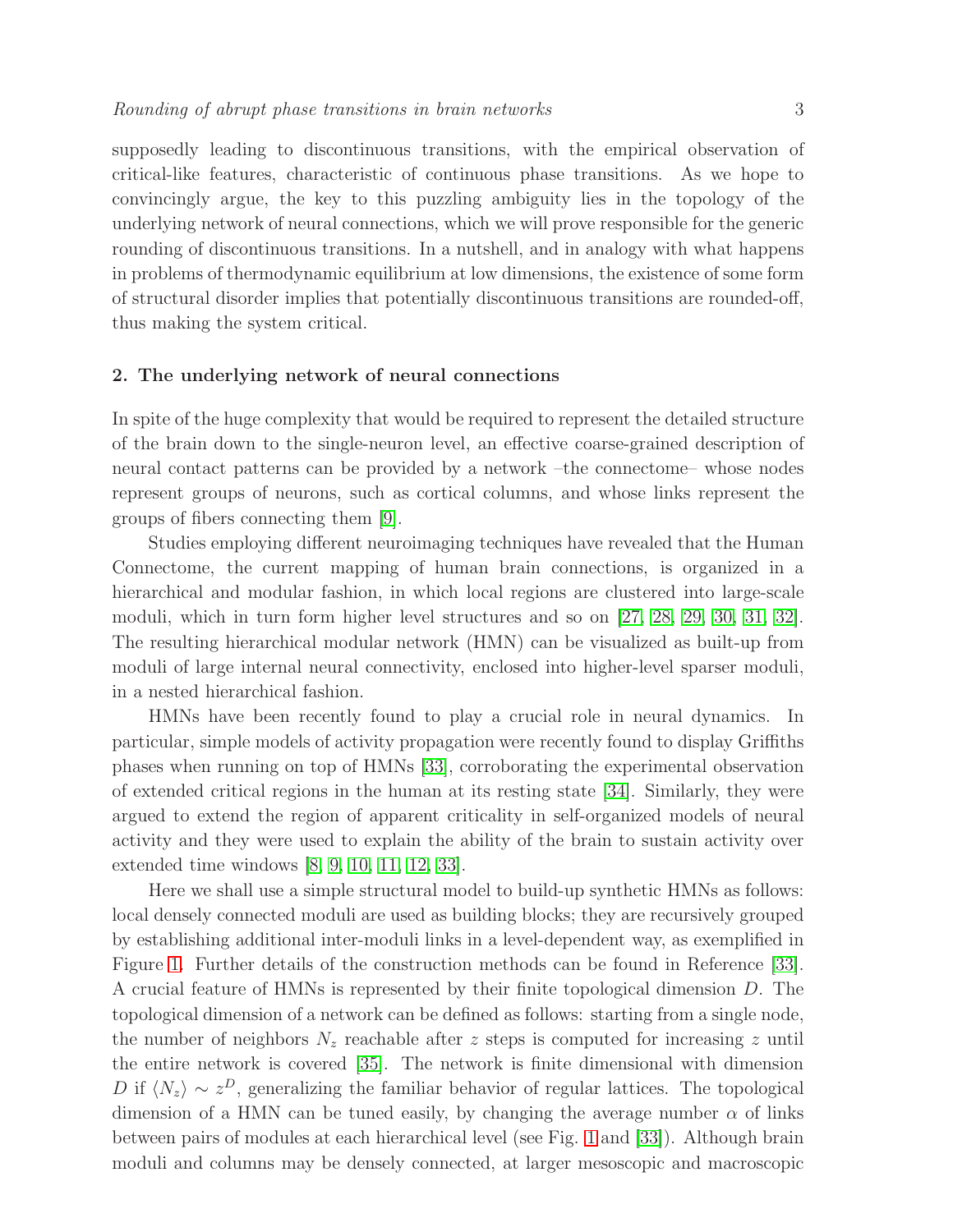

<span id="page-3-0"></span>**Figure 1.** Sketch of the HMN construction method. Given a positive integer  $s$ , consider  $2<sup>s</sup>$  basal fully connected moduli of size M. At the lowest hierarchical level, moduli are linked pairwise into super-moduli by establishing a fixed number  $\alpha$  of random unweighted and undirected links between the elements of each modulus ( $\alpha = 2$ ) in figure). Newly formed blocks are then iteratively linked pairwise with the same  $\alpha$ for a total of s iterations, until the network becomes connected. The resulting network has size  $N = 2<sup>s</sup>M$ .

scales the hierarchical contact patterns become very sparse. At such scales, the effective network becomes finite dimensional [\[36,](#page-9-10) [33\]](#page-9-7).

#### 3. Continuous versus discontinuous transitions in the presence of disorder

It was recently conjectured that dynamical models of activity propagation characterized by discontinuous phase transitions at the mean-field level exhibit a rounding phenomenon in finite dimensional disordered systems, eventually leading to continuous phase transitions at dimension  $D \leq 2$  [\[37\]](#page-9-11). Such behavior has been envisaged as the non-equilibrium analogue of the well-know Imry-Ma criterion, which states that –in the presence of quenched disorder– spontaneous symmetry breaking as well as firstorder phase transitions are prohibited in equilibrium systems at  $D \leq 2$  [\[38,](#page-9-12) [39,](#page-9-13) [40\]](#page-9-14). Analogously to quenched disorder in lattices, structural disorder is integral to HMNs as defined above and may thus be responsible for the rounding of discontinuous phase transitions in such systems [\[35\]](#page-9-9). In this light, we investigate how this form of topological disorder can potentially alter the order of phase transitions exhibited by simple  $(n, m)$ models of neural activity, which would normally exhibit first-order phase transitions in networks well described by the mean-field approximation. In analogy with the Imry-Ma criterion, a priori, this effect should be expected to occur in networks with topological dimension  $D$  less than 2 [\[37\]](#page-9-11).

#### 4. Results

In what follows, we provide extensive numerical tests of the above conjecture, showing how the topological dimension of a disordered network can tune the nature of the dynamical phase transition, ultimately forcing  $nA \rightarrow (n + m)A$  dynamics to exhibit continuous transitions for  $D \leq 2$ . To this end, we consider a prototypical model, in which we choose  $n = 2$  and  $m = 1$  (a  $(2, 1)$ -process in our notation), whose Monte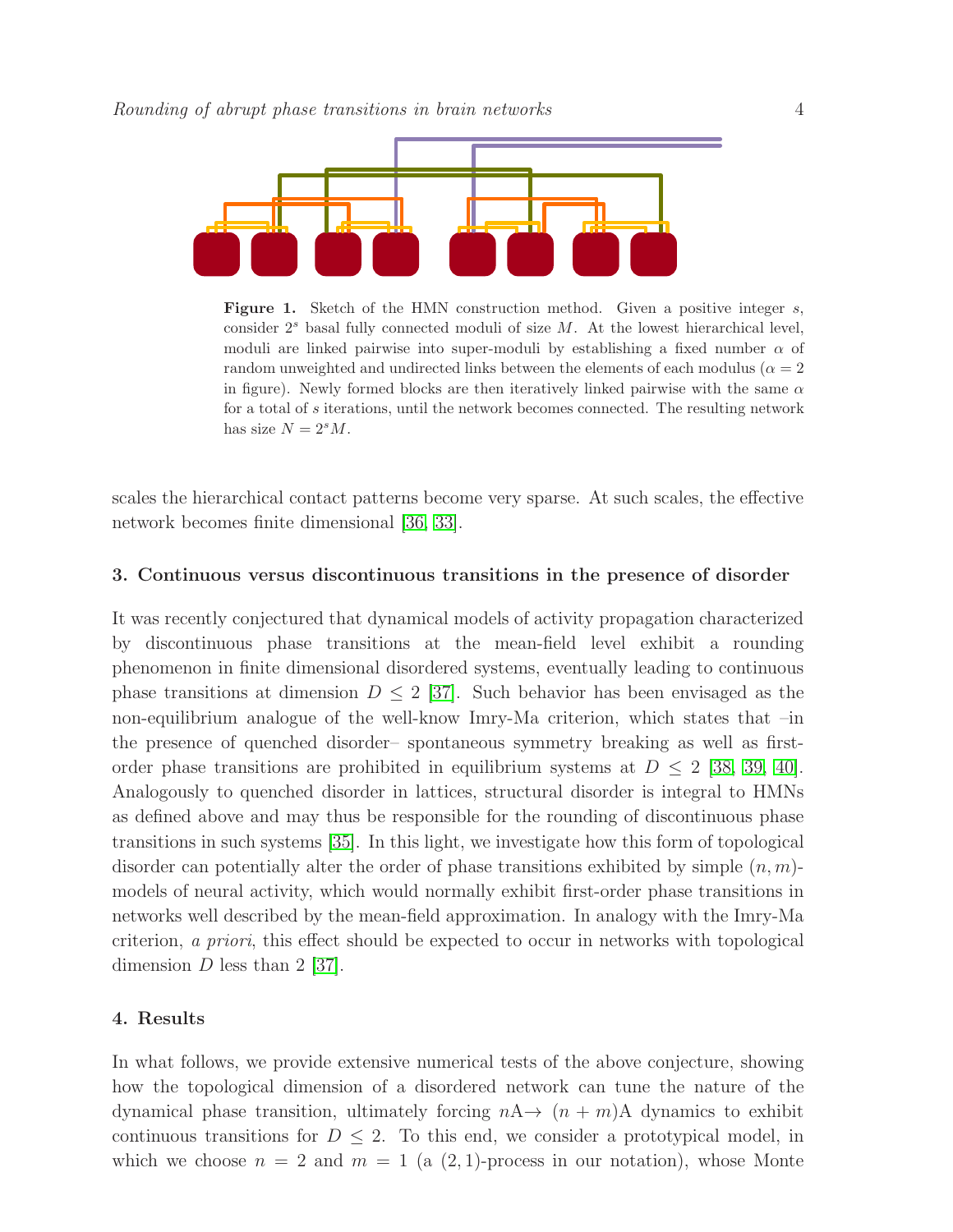

<span id="page-4-0"></span>Figure 2. (Color online) Phase diagrams for topological dimension D above and below  $D = 2$  respectively. In high dimension, the phenomenology of a discontinuous phase transition is recovered, in agreement with the mean-field prediction for the  $(2, 1)$ process. Below  $D = 2$ , the transition becomes continuous. A feeble appearance of hysteretic behavior is recorded in the  $D > 2$  case, where different colors correspond to different initial conditions and spinodal points marking the transition are located at  $p_{\text{d}_{\text{thr}}} \approx 0.0732(1)$  and  $p_{\text{d}_{\text{thr}}} \approx 0.0734(1)$  for  $\rho_0 = 0$  and  $\rho_0 = 1$  respectively (not distinguishable in figure). Such dependence disappears for  $D < 2$ , in accordance with the the hypothesis of a continuous phase transition, the critical point being located at  $p_{\text{d}_{\text{thr}}} \approx 0.0402(1)$  Simulations are run on HMNs of size  $N = 2^{17} = 131072$ , partitioned into  $s = 13$  hierarchical levels.

Carlo implementation is as follows: each of the N nodes of the network is endowed with a binary state variable  $\sigma = 0, 1$ , inactive or active, and  $\rho(t)$  is the density of active nodes at time  $t$ ; i) at each time step an active node  $R_1$  is selected and time is increased by  $[N\rho(t)]^{-1}$ ; ii) with *death* probability  $p_d$ , R<sub>1</sub> is deactivated, while with complementary probability  $1 - p_d$ , a neighboring node  $R_2$  is considered and one of the following actions is taken; iiia) if  $R_2$  is inactive, activity diffuses to  $R_2$ , leaving  $R_1$ ; iiib) if  $R_2$  is active, a new neighbor  $R_3$  of  $R_1$  is considered and, if inactive, it is activated with birth probability  $p_{\rm b}$ . From a neurophysiological perspective,  $p_{\rm d}$  encodes the exhaustion mechanism that accounts for spontaneous deactivation of neurons and neural regions, which proves essential in maintaining sustained activity bounded [\[8\]](#page-8-7). The integrated activation is tuned by  $p<sub>b</sub>$ . A simple mean-field equation for this type of dynamics is

$$
\dot{\rho}(t) = -p_{\rm d}\rho(t) + (1 - p_{\rm d})p_{\rm b}\,\rho^2(t)\,[1 - \rho(t)]\tag{1}
$$

which exhibits a discontinuous phase transition (fold bifurcation) at  $p_d = p_b/(4 + p_b)$ [\[26\]](#page-9-0). Notice that different choices of  $n, m > 1$ , which might account for enhanced realism in the physiological description of brain networks at the mesoscale, would not affect such behavior. On the other hand, a more detailed theoretical description of this system – taking explicitly into account the underlying network topology– would be provided by a quenched-mean-field approach [\[41,](#page-9-15) [42\]](#page-9-16).

As a substrate on which the above dynamics run, we considered different HMNs, characterized by different topological dimensions D. In the rest of the paper we will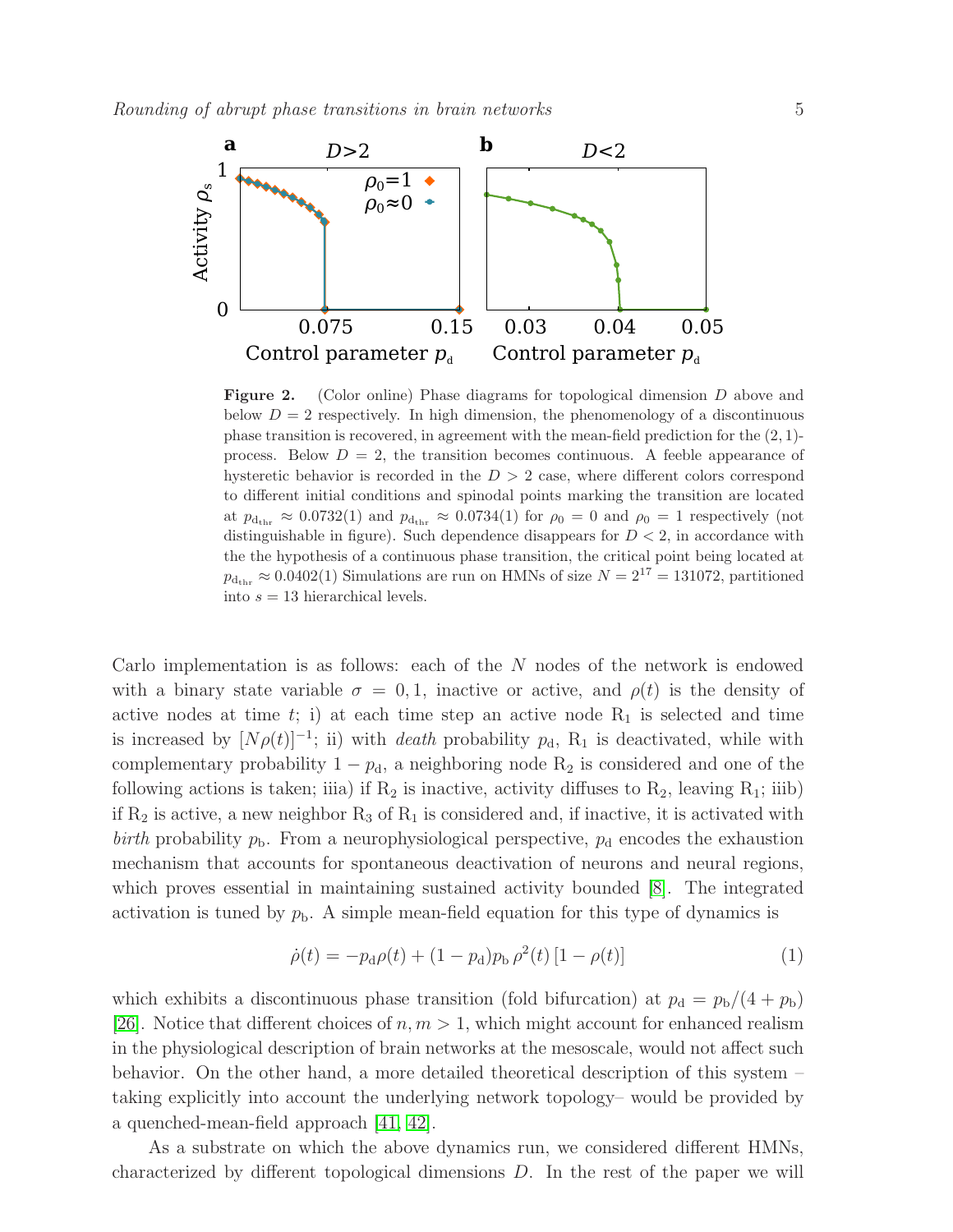

<span id="page-5-0"></span>**Figure 3.** (Color online) Time evolution of the activity density  $\rho$  for different initial values  $\rho_0$  (different colors), for dimension above and below  $D = 2$  respectively. In both cases, the control parameter  $p_d$  is chosen at the threshold value. For high dimension, bistable behavior is recovered, as in standard first-order transitions, whereas no sign of bistability is encountered below  $D = 2$ . Notice however that both configuration converge very slowly to their expected behavior. In particular, in the  $D > 2$ (discontinuous) case, large enough initial conditions lead to very long transients, which could be misinterpreted as continuous behavior for short simulation times. Such traits of quasi-critical states become stronger as  $D = 2$  is approached from above, and corroborate the picture of a rounding phenomenon.

show results for HMN extracted from two ensembles  $\mathcal{N}_-$  and  $\mathcal{N}_+$ , each with a fixed average dimension  $D_{-,+}$  below and above the threshold value  $D = 2$ . In particular, we show results for  $D_-\approx 1.6$  and  $D_+\approx 2.8$  (networks with such properties are obtained by choosing  $\alpha = 1$  and  $\alpha = 4$  respectively, in the HMN building-up process; see Figure [1\)](#page-3-0).

We ran Monte Carlo simulations of the above  $(2, 1)$ -process on such networks. Figure [2](#page-4-0) shows the steady state value of the average activity density, as a function of the control parameter  $p_d$ , respectively below and above dimension  $D = 2$ , in spreading simulations starting both from localized active seeds ( $\rho_0 \approx 0$ ) and from the homogeneously active state ( $\rho_0 = 1$ ). While the discontinuity encountered above  $D = 2$ is in agreement with the mean-field behavior for this type of dynamics, below  $D = 2$ the dynamical phase transition is evidently continuous, confirming the conjecture of a low-dimensional rounding.

To provide further evidence of the radical difference in the transition nature, Figure [3](#page-5-0) shows the time evolution of the average activity density  $\rho$  upon changing the initial activity  $\rho_0$ , for both cases in Figure [2,](#page-4-0) each at the estimated threshold  $p_d$ . Above  $D = 2$  clear signs of bistability emerge, signaling coexistence phenomena, which typically characterize discontinuous phase transitions. Below  $D = 2$ , however, the steady state does not depend on the initial condition anymore, as expected for a continuous transition, in which correlations become system-wide and coexistence is prohibited. In order to gain a deeper understanding of the rounding phenomenon, we can analyze the nature of the inactive (absorbing) phase in both cases. To this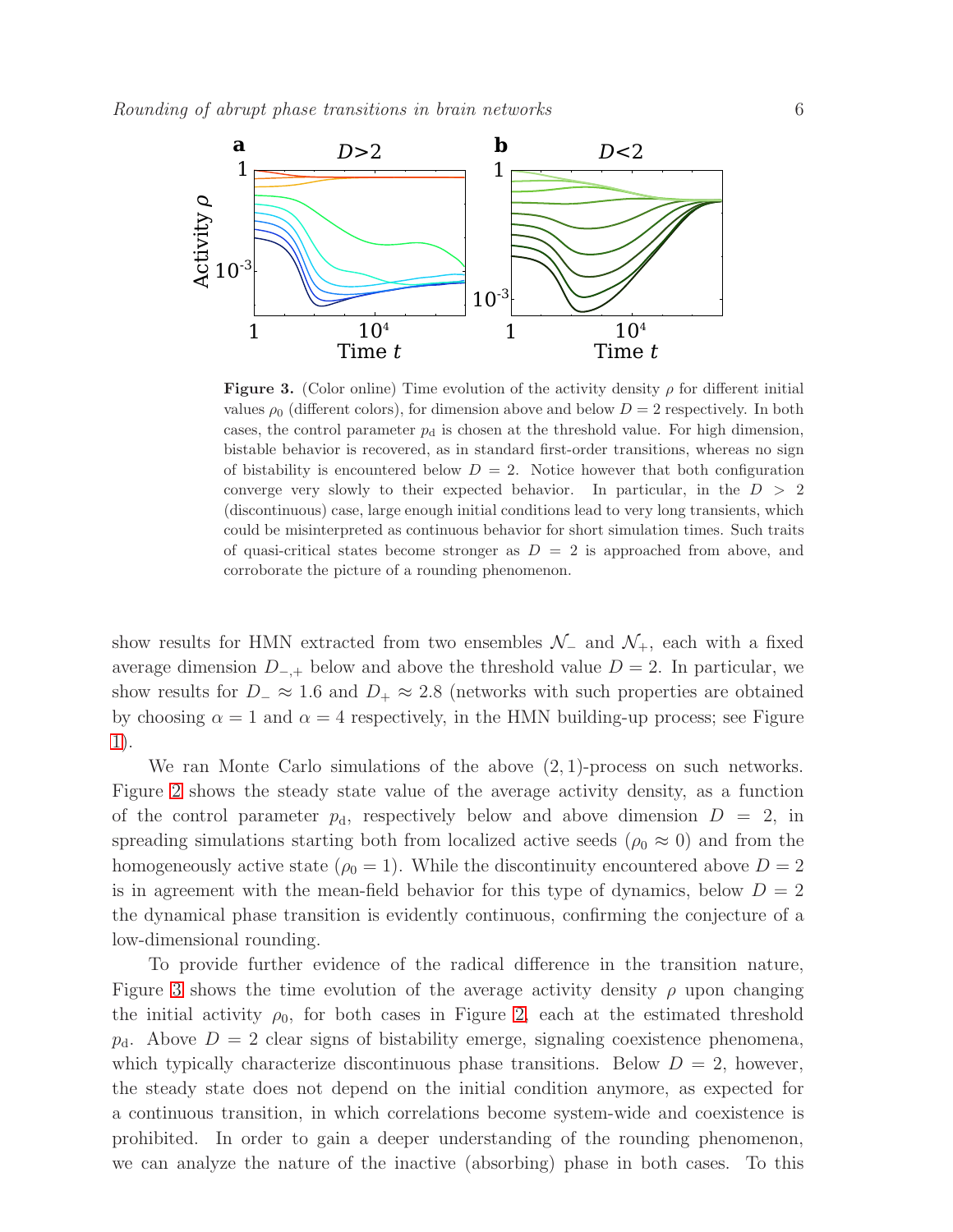

<span id="page-6-0"></span>**Figure 4.** (Color online) Time evolution of the activity density  $\rho$  for different values of the control parameter  $p_d$  (different colors) below the dynamic threshold, for dimension above and below  $D = 2$  respectively. For high dimension, the transition between the inactive and the active state is abrupt, with no signs of criticality. Below  $D = 2$ , a Griffiths phase emerges for  $p_d > p_{d_{\text{thr}}}$ , characterized by generic power-law relaxation and critical-like behavior.

end, let us consider simulations starting from a homogeneous  $\rho_0 = 1$  state. Time evolution of  $\rho$  is shown in Figure [4,](#page-6-0) for different values of  $p_d$  in the inactive phase. As usual, above  $D = 2$  results for  $p_d$  point to an abrupt change in behavior at the dynamic threshold  $p_{\text{d}_{\text{thr}}}$ , below which activity dies off exponentially fast as soon as a large enough fluctuation breaks the coexistence of active and inactive islands. At  $p_{d_{\text{thr}}}$ , such coexistence becomes stable in the large-N limit and the phenomenology of a discontinuous phase transition is recovered. For dimensions below  $D = 2$ , instead, the system displays a Griffiths phase  $[43, 44]$  $[43, 44]$ : the average activity density decays as power laws with continuously varying exponents as a function of the control parameter  $p_d$ . A critical point, characterized by activated scaling logarithmic time decay  $(p_{d_{\text{thr}}} \approx 0.0402(1)$  in Fig[.4\)](#page-6-0) separates the Griffiths phase from the active phase, marking the recovery of critical behavior at low dimension. Griffiths phases are a manifestation of rare-region effects: islands of localized activity are able to remain active for long times. Their relevance for both complex networks [\[35\]](#page-9-9) and brain networks [\[33\]](#page-9-7) has been recently discussed in the literature. Activity propagation models without signal integration yield such behavior in HMNs as they naturally lead to continuous phase transitions regardless of dimensionality constraints [\[33\]](#page-9-7). Remarkably, the (2, 1)-model dynamics at low dimensions recovers here those fingerprints of criticality, in spite of being typically associated with discontinuous transitions at mean field. Interestingly, upon approaching the threshold dimension from above,  $D \rightarrow 2^+$ , the discontinuous nature of the transition is rounded: although coexistence is genuinely recovered at very large times, activity is able to self-sustain even in the absorbing state for times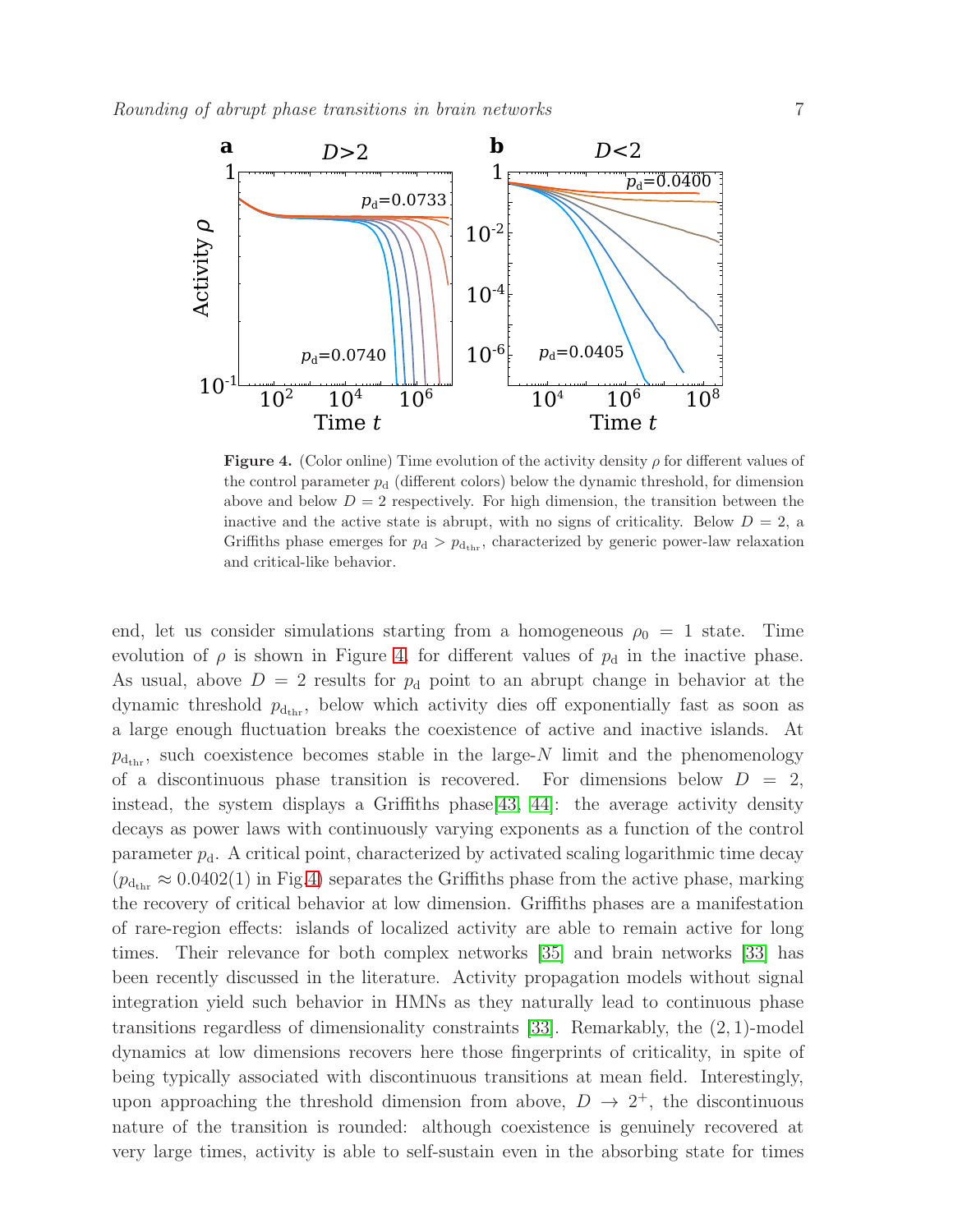potentially longer than any observation window.

#### 5. Discussion and Conclusions

A recent study showed that the (2, 1)-process adopted here as a paradigm for first-order phase transitions may show tricritical behavior in certain families of ordered fractal lattices of dimension  $1 < D < 2$  [\[45\]](#page-9-19). Such a finding implies that for each family of ordered fractals, there exist a "critical" dimension  $1 < D<sub>c</sub> < 2$ , below which the transition is continuous, recovering the known behavior of one dimensional chains, and above which the transition becomes discontinuous, anticipating the behavior of pure two-dimensional lattices. In our study we have introduced disorder in the topology and shown that finite-dimensional disordered hierarchical modular networks of relevance in neuroscience *always* display continuous phase transitions for  $D < 2$ . In fact even square lattices  $(D = 2)$  exhibit this behavior provided that disorder is introduced, specifically in the form of quenched impurities [\[37\]](#page-9-11). Such results corroborate the conjecture that, due to disorder, non-equilibrium systems with absorbing states do not sustain first-order dynamical phase transitions for any  $D \leq 2$ . We provided further evidence for this claim, proving its validity for HMNs, and we focused on the relevance that such result may have for neuroscience. Brain activity is known to exhibit critical-like behavior, which would suggest its ability to sit constantly in the vicinity of a continuous transition. We have shown that even if realistic dynamic models lead to first-order phase transitions in the mean-field approximation, in low-dimensional disordered systems such transitions are rounded. A natural question arises whether the brain actually is a low-dimensional network, provided that each single neuron may have up to thousands of neighbors. The solution to this apparent contradiction comes from the hierarchical organization of brain connections. At the lowest scales, neurons are grouped in well connected moduli which act as small worlds of diverging topological dimension. At such scales, integrateand-fire dynamics naturally trigger coexistence and local discontinuous activations of moduli. At the largest scales, however, inter-moduli connectivity is very sparse in order to maintain the volume of white-fiber matter bounded [\[9\]](#page-8-8), allowing only for weak small-world effects [\[36\]](#page-9-10). Such connectivity patterns become finite dimensional, and discontinuous phase transitions are prohibited. Notice that the  $D = 2$  bound should not be read strictly in real systems. We found that significant traits of quasi-critical behavior appear even above  $D = 2$ , suggesting a gradual rounding phenomenon. Such systems will theoretically show discontinuous transitions for large enough times, yet they are able to sustain anomalous activity for typical time windows of experimental observations. More detailed and realistic models of neural dynamics could be provided. While the behavior presented here is conserved for different choices of the parameters  $(n, m)$ , realistic models supposedly include ingredients such as refractory times, explicit time integration, inhibition and dependence on synapse directedness. While such details are of primary importance in correctly describing physiological aspects of brain activity, we believe that our simple approach has the advantage of focusing on the large-scale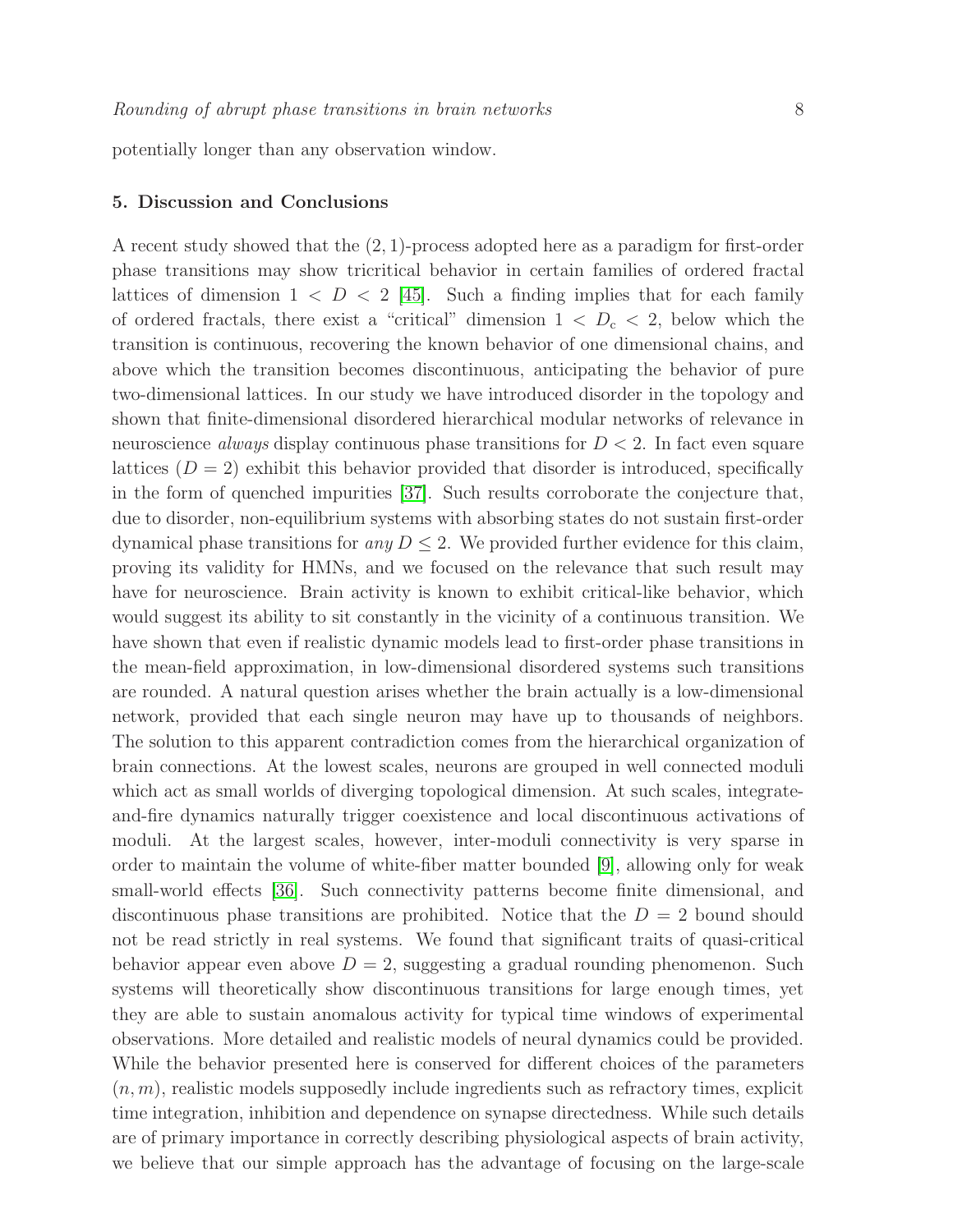topology of the Human Connectome [\[27,](#page-9-1) [31\]](#page-9-5), in order to provide insight about its largescale behavior. An understanding of low-level synaptic activity requires realistic neuron models and remains a formidable task.

In conclusion, we have studied the properties of a family of dynamic models of relevance in the description of neural activity in the presence of signal integration. Although signal integration may be responsible for the emergence of first-order phase transitions in generic networks, we have shown that phase transitions are rounded in finite dimensional hierarchical networks, eventually turning continuous for  $D \leq 2$ . Such finding is relevant in explaining the observation of critical behavior in the brain at large scales, in spite of the high degree of signal integration required to fire neuron activity at small scale.

## Acknowledgements

We acknowledge support from the J. de Andalucía project of Excellence P09-FQM-4682 and from the Spanish MEC project FIS2009–08451.

#### <span id="page-8-0"></span>References

- <span id="page-8-1"></span>[1] Beggs J M and Plenz D 2003 *J. Neurosci.* 23 11167–11177
- <span id="page-8-2"></span>[2] Beggs J M and Plenz D 2004 *J. Neurosci.* 24 5216–5229
- <span id="page-8-3"></span>[3] Plenz D and Thiagarajan T C 2007 *Trends. Neurosci.* 30 101–110
- <span id="page-8-4"></span>[4] Beggs J M 2008 *Phil. Trans. R. Soc. A* 366 329–343
- <span id="page-8-5"></span>[5] Petermann T, Thiagarajan T A, Lebedev M, Nicolelis M, Chialvo D R and Plenz D 2009 *Proc. Natl. Acad. Sci. USA* 106 15921–15926
- <span id="page-8-6"></span>[6] Haimovici A, Tagliazucchi E, Balenzuela P and Chialvo D R 2013 *Phys. Rev. Lett.* 110(17) 178101
- <span id="page-8-7"></span>[7] Chialvo D R 2010 *Nature Phys.* 6 744–750
- <span id="page-8-8"></span>[8] Kaiser M, Görner M and Hilgetag C C 2007 *New. J. Phys.* 9 110
- <span id="page-8-9"></span>[9] Kaiser M and Hilgetag C C 2010 *Front. Neuroinform.* 4 14
- <span id="page-8-10"></span>[10] Rubinov M, Sporns O, Thivierge J P and Breakspear M 2011 *PLoS Comput. Biol.* 7 e1002038
- <span id="page-8-11"></span>[11] Wang S J, Hilgetag C C and Zhou C 2011 *Front. Comput. Neurosci.* 5 30
- <span id="page-8-12"></span>[12] Wang S J and Zhou C 2012 *New J. Phys.* 14 023005
- <span id="page-8-13"></span>[13] Grinstein G and Linsker R 2005 *Proc. Natl. Acad. Sci. USA* 102 9948–9953
- [14] Marro J and Dickman R 1999 *Nonequilibrium Phase Transition in Lattice Models* (Cambridge University Press)
- <span id="page-8-15"></span><span id="page-8-14"></span>[15] Liggett T M 2004 *Interacting Particle Systems* Classics in Mathematics (Springer)
- [16] Odor G 2008 *Universality In Nonequilibrium Lattice Systems: Theoretical Foundations* (World Scientific)
- <span id="page-8-16"></span>[17] Henkel M, Hinrichsen H and L¨ubeck S 2008 *Non-Equilibrium Phase Transitions, Volume 1* (Springer)
- <span id="page-8-18"></span><span id="page-8-17"></span>[18] Levina A, Herrmann J M and Geisel T 2007 *Nature Phys.* 3 857–860
- <span id="page-8-19"></span>[19] Millman D Mihalas S, Kirkwood A and Niebur E 2010 *Nature Phys.* 6 801–805
- <span id="page-8-20"></span>[20] Bonachela J A, de Franciscis S, Torres J J and Mu˜noz M A 2010 *J. Stat. Mech.* P02015
- <span id="page-8-21"></span>[21] Abbott L F 1999 *Brain Res. Bull.* 50 303–304
- <span id="page-8-22"></span>[22] Burkitt A N 2006 *Biol. Cybern.* 95 1–19
- <span id="page-8-23"></span>[23] Burkitt A N 2006 *Biol. Cybern.* 95 97–112
- <span id="page-8-24"></span>[24] Kinouchi O and Copelli M 2006 *Nature Phys.* 2 348–351
- [25] Gollo L L, Mirasso C and Eguíluz V M 2012 *Phys. Rev. E* **85**(4) 040902